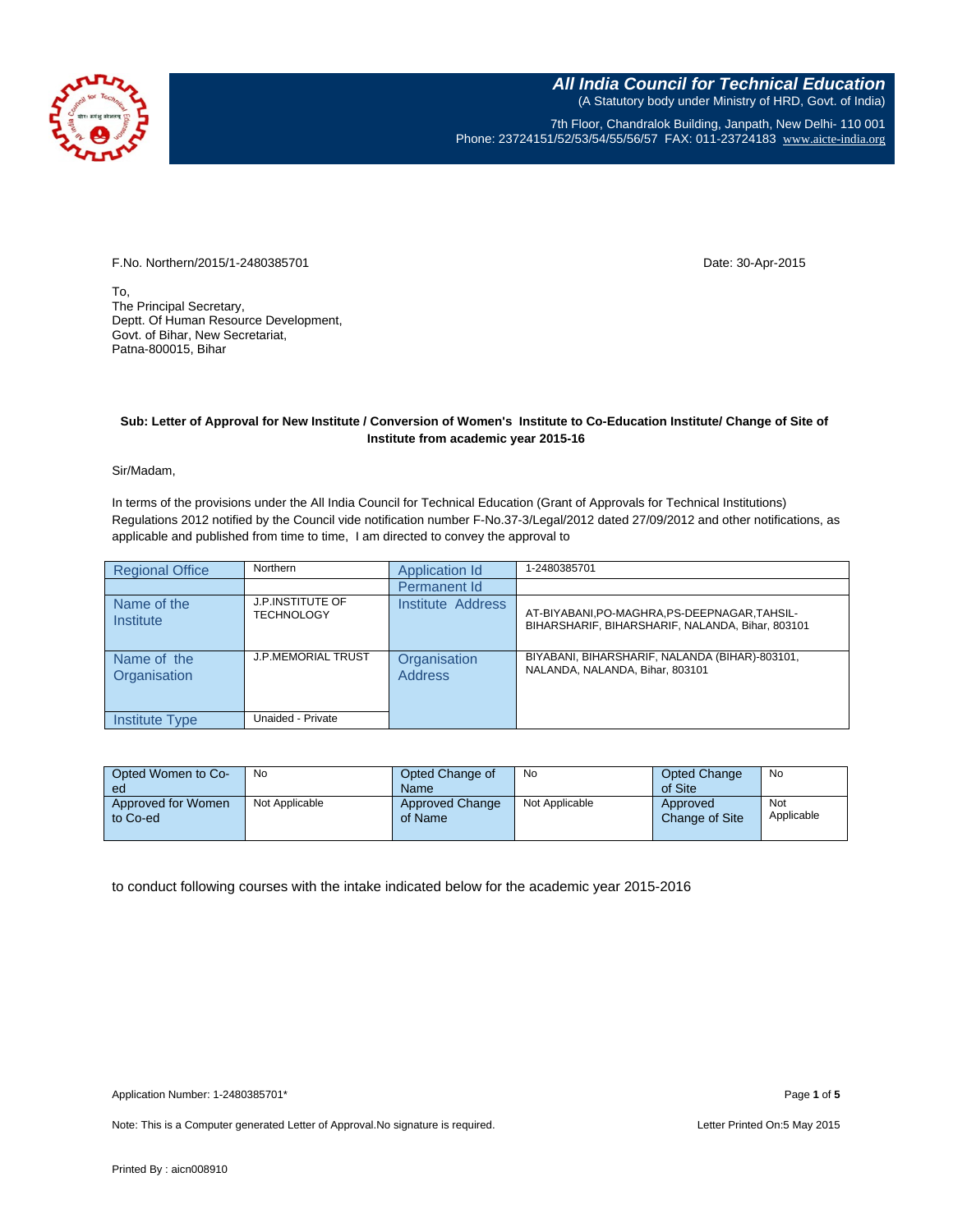**All India Council for Technical Education** (A Statutory body under Ministry of HRD, Govt. of India)

7th Floor, Chandralok Building, Janpath, New Delhi- 110 001 Phone: 23724151/52/53/54/55/56/57 FAX: 011-23724183 [www.aicte-india.org](http://www.aicte-india.org/)

|           | Application Id: 1-2480385701                          |              |                |                                         |                            |                                                                             | _<br>Qi                     |            |            |
|-----------|-------------------------------------------------------|--------------|----------------|-----------------------------------------|----------------------------|-----------------------------------------------------------------------------|-----------------------------|------------|------------|
| S.<br>No. | Programme                                             | <b>Shift</b> | Level          | Course                                  | Part<br>Full /<br>Time     | <b>Affiliating</b><br><b>Body</b>                                           | approved<br>15-16<br>Intake | <b>PIO</b> | <b>NRI</b> |
| 1         | <b>ENGINEERING</b><br><b>AND</b><br><b>TECHNOLOGY</b> | 1st Shift    | <b>DIPLOMA</b> | <b>MECHANICAL</b><br><b>ENGINEERING</b> | <b>FULL</b><br><b>TIME</b> | <b>STATE</b><br><b>BOARD OF</b><br><b>TECHNICAL</b><br>EDUCATION.<br>Bihar, | 120                         | <b>NA</b>  | <b>NA</b>  |
| 2         | <b>ENGINEERING</b><br><b>AND</b><br><b>TECHNOLOGY</b> | 1st Shift    | <b>DIPLOMA</b> | <b>ELECTRICAL</b><br><b>ENGINEERING</b> | <b>FULL</b><br><b>TIME</b> | <b>STATE</b><br><b>BOARD OF</b><br><b>TECHNICAL</b><br>EDUCATION.<br>Bihar. | 60                          | <b>NA</b>  | <b>NA</b>  |
| 3         | <b>ENGINEERING</b><br><b>AND</b><br><b>TECHNOLOGY</b> | 1st Shift    | <b>DIPLOMA</b> | <b>CIVIL</b><br><b>ENGINEERING</b>      | <b>FULL</b><br>TIME        | <b>STATE</b><br><b>BOARD OF</b><br><b>TECHNICAL</b><br>EDUCATION.<br>Bihar, | 120                         | <b>NA</b>  | <b>NA</b>  |

**Note: The approval is valid for two years from the date of issue of this letter for getting affiliation with respective University/ Board of Technical Education (BTE)/ Board of Technical Education & Training (BTET) (as applicable) and fulfilling State Govt. requirements for admission. If institution is unable to start in the academic session 2015-16 due to reason mentioned above, the institution will have to apply On-line on AICTE web portal in the next academic session for continuation of approved intake 2015-16.**

The Society/Trust/Institution shall obtain necessary affiliation / permission from the concerned affiliating University**/** Board of Technical Education (BTE)/ Board of Technical Education & Training (BTET)(as applicable) as per the prescribed schedule of the University/ Board of Technical Education (BTE)/ Board of Technical Education & Training (BTET)(as applicable) Admission authority etc. The Applicant Society/Trust/Institution shall send information about commencement of the above courses to AICTE. In case the Institution is not in a position to commence the above mentioned courses for whatever reason during the two years period from the date of issue of this letter, the approval becomes invalid and the applicant Society/Trust/Institution shall make fresh application to AICTE for grant of approval as per the norms prevailing at that time.

All Institutions shall fulfill the following general conditions:

- 1. The management shall provide adequate funds for development of land and for providing related infrastructural, instructional and other facilities as per norms and standards laid down by the Council from time to time and for meeting recurring expenditure.
- 2. The admission shall be made only after adequate infrastructure and all other facilities, including the availability / recruitment of the required faculty are provided as per norms and guidelines of the AICTE.
- 3. The admissions shall be made in accordance with the regulations notified by the Council from time to time.
- 4. The curriculum of the course, the procedure for evaluation / assessment of students shall be in accordance

Application Number: 1-2480385701\* Page **2** of **5**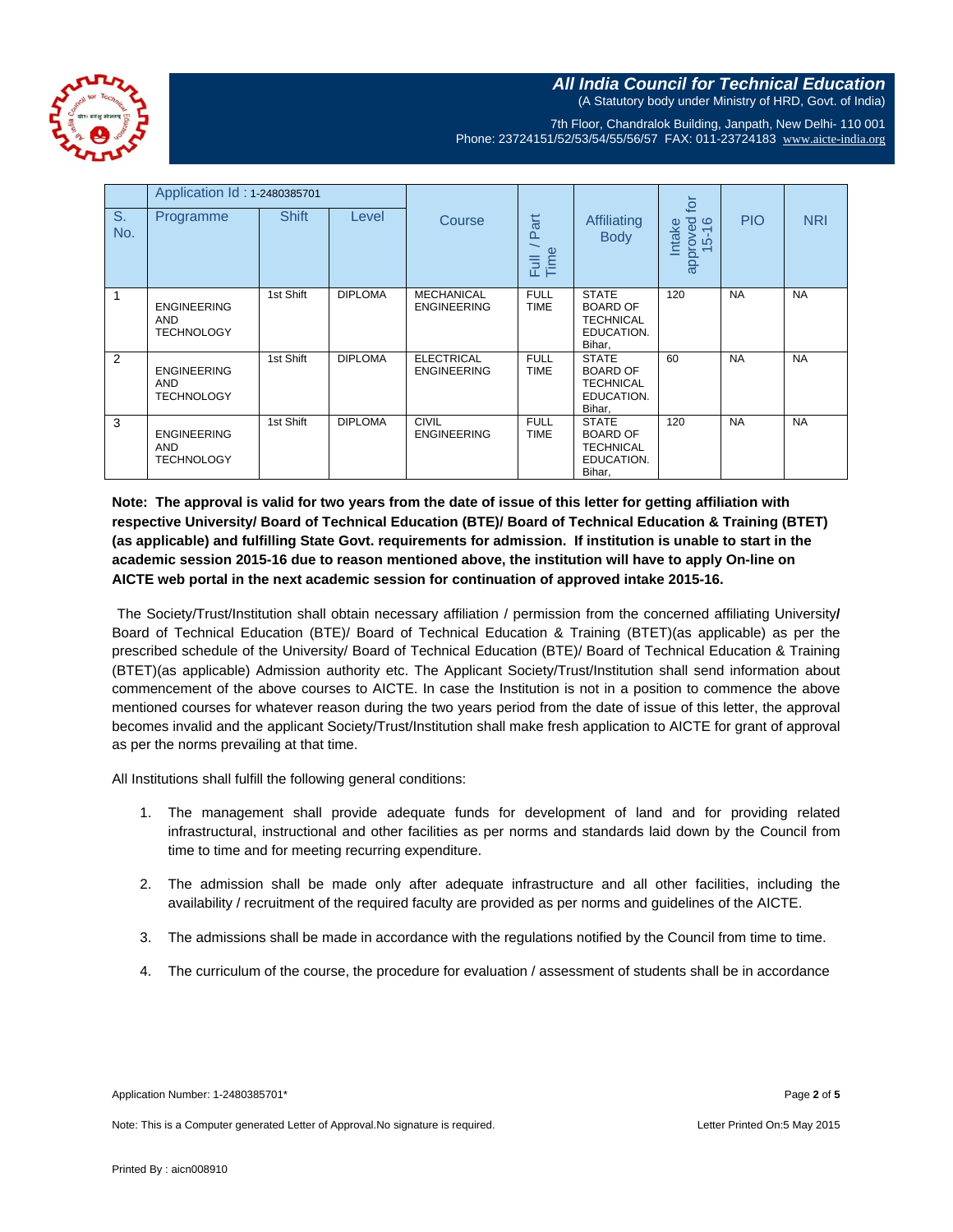

7th Floor, Chandralok Building, Janpath, New Delhi- 110 001 Phone: 23724151/52/53/54/55/56/57 FAX: 011-23724183 [www.aicte-india.org](http://www.aicte-india.org/)

with the norms prescribed by the AICTE and concerned affiliating university/ Board of Technical Education (BTE)/ Board of Technical Education & Training (BTET) (as applicable) wherever applicable.

- 5. The management of the Institution shall not close the Institution or the institution shall not discontinue any course(s) or start any new course(s) or alter intake capacity of seats without the prior approval of the Council.
- 6. No excess admission shall be made by the Institution over and above the approved intake under any circumstances. In case any excess admission is reported to the Council, appropriate action as per the notified regulations shall be initiated against the Institution.
- 7. The institutions shall not have any collaborative arrangements with any Indian and / or Foreign Universities for conduct of technical courses other than those approved by AICTE without obtaining prior approval from AICTE. In case any violation is reported to the Council, appropriate action as per the notified regulations shall be initiated against the Institution.
- 8. The Institution shall not conduct any course(s) in the field of technical education in the same premises / campus and / or in the name of the Institution without prior permission / approval of AICTE. If found so, appropriate action as per the notified regulations shall be initiated against the Institution.
- 9. The institution shall not conduct any non-technical course (s) in the same premises under any circumstances. In case any violation is reported to the Council, appropriate action as per the notified regulations shall be initiated against the Institution.
- 10. The institution shall operate only from the approved location, and that the institution shall not open any off campus study centers / extension centers directly or in collaboration with any other institution / university / organization for the purpose of imparting technical education without obtaining prior approval from the AICTE. If found so, appropriate action as per the notified regulations shall be initiated against the Institution.
- 11. The tuition and other fees shall be charged as prescribed by the Competent Authority within the overall criteria prescribed by the Council from time to time. No capitation fee shall be charged from the students / guardians of students in any form. If found so, appropriate action as per the notified regulations shall be initiated against the Institution.
- 12. The accounts of the Institution shall be audited annually by a certified Chartered Accountant and shall be open for inspection by the Council or anybody or persons authorized by it.
- 13. The Director / Principal and the teaching and other staff shall be appointed in given time frame and selection shall be done according to procedures, qualifications and experience prescribed by the Council from time to time and pay scales are as per the norms prescribed by the Council from time to time.
- 14. The technical institution shall publish an information booklet before commencement of the academic year giving details regarding the institution and courses / programs being conducted and details of infrastructural facilities including faculty etc. in the form of mandatory disclosure. The information booklet may be made available to the stakeholders of the technical education. The mandatory disclosure information, as per

Application Number: 1-2480385701\* Page **3** of **5**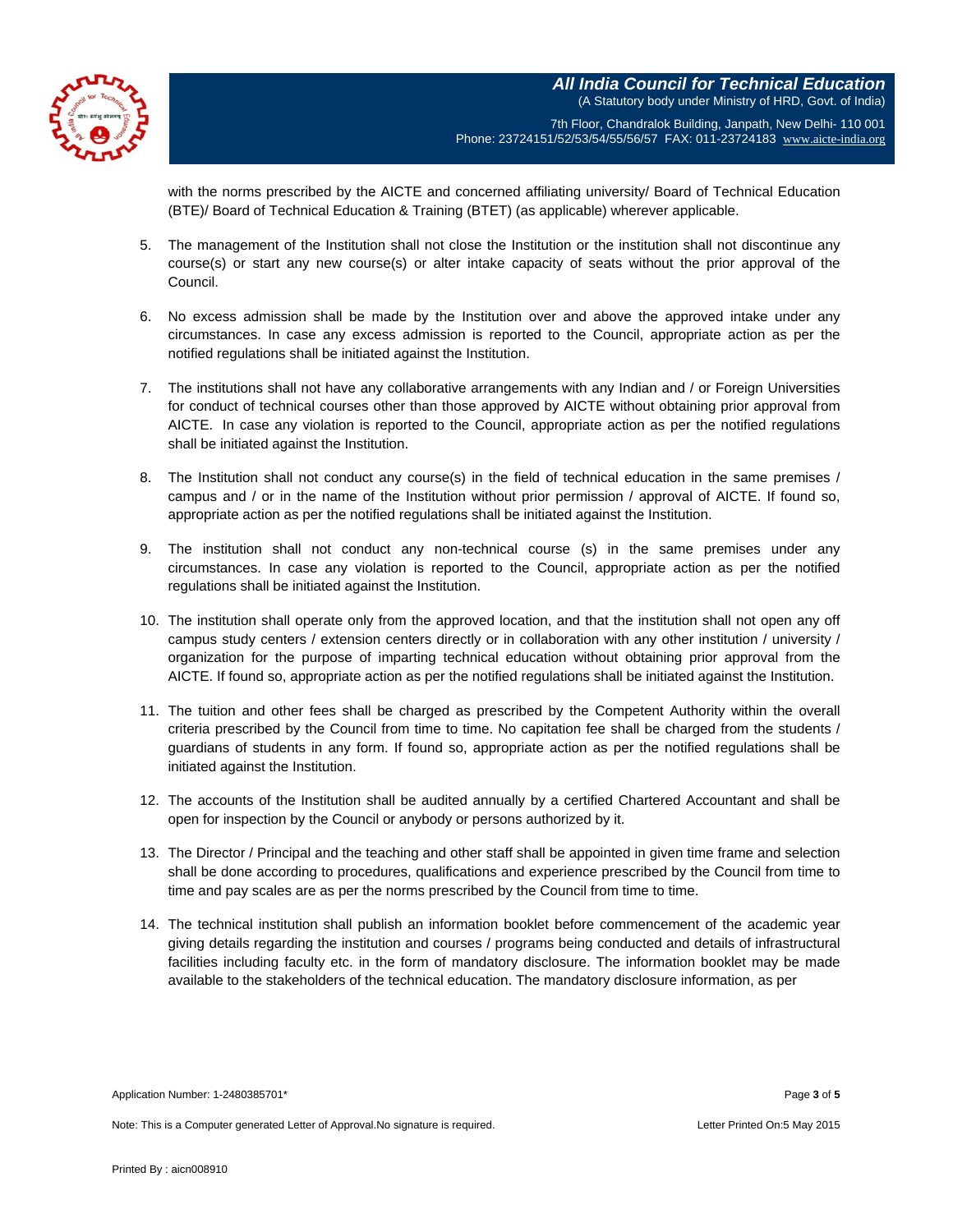**All India Council for Technical Education** (A Statutory body under Ministry of HRD, Govt. of India)



7th Floor, Chandralok Building, Janpath, New Delhi- 110 001 Phone: 23724151/52/53/54/55/56/57 FAX: 011-23724183 [www.aicte-india.org](http://www.aicte-india.org/)

directions in the AICTE website / Approval Process Handbook, shall be put on the Institution Website. The information shall be revised every year with updated information about all aspects of the institution.

- 15. It shall be mandatory for the technical institution to maintain a Website providing the prescribed information. The Website information must be continuously updated as and when changes take place.
- 16. If a technical Institution fails to disclose the information or suppress and / or misrepresent the information, appropriate action as per the notified regulations shall be initiated against the Institution.
- 17. AICTE may carry out random inspections round the year for verifying the status of the Institutions to ensure maintenance of norms and standards.
- 18. AICTE may also conduct inspections with or without notifying the dates to verify specific complaints, to verify adherence to AICTE norms & standards, and to verify any mis-representation, violation of norms & standards, mal-practices etc.
- 19. The Institution by virtue of the approval given by Council shall not automatically become claimant to any grant-in-aid from the Central or State Government.
- 20. In the event of a student / candidate withdrawing before the starting of the course, the wait listed candidates should be given admission against the vacant seat. The entire fee collected from the student, after a deduction of the processing fee of not more than Rs. 1000/- (Rupees one thousand only) shall be refunded and returned by the Institution / University/ Board of Technical Education (BTE)/ Board of Technical Education & Training (BTET)(as applicable) to the student / candidate withdrawing from the program. It would not be permissible for Institutions and Universities to retain the School / Institution Leaving Certificates in original to force retention of admitted students.
- 21. The Institute shall take appropriate measures for prevention of ragging in any form, in the light of AICTE regulation "Prevention and Prohibition of Ragging in Technical Institutions, Universities including Deemed to Universities imparting technical education" Regulation 2009 (F.No. 37-3/Legal/AICTE/2009 dated 01/07/2009). In case of failure to prevent the instances of ragging by the Institutions, the Council shall take appropriate action as per the notified regulations.

The Management of the Institute shall strictly follow further conditions as may be specified by the Council from time to time. The Council may withdraw the approval, in case it observe any violation of the above conditions and / or nonadherence to the norms and standards prescribed by the Council, mis-representation of facts and submitting factually in correct information to it.

> **Dr. Avinash S Pant Actg. Chairman, AICTE**

Copy to:

**1. The Regional Officer,**

Application Number: 1-2480385701\* Page **4** of **5**